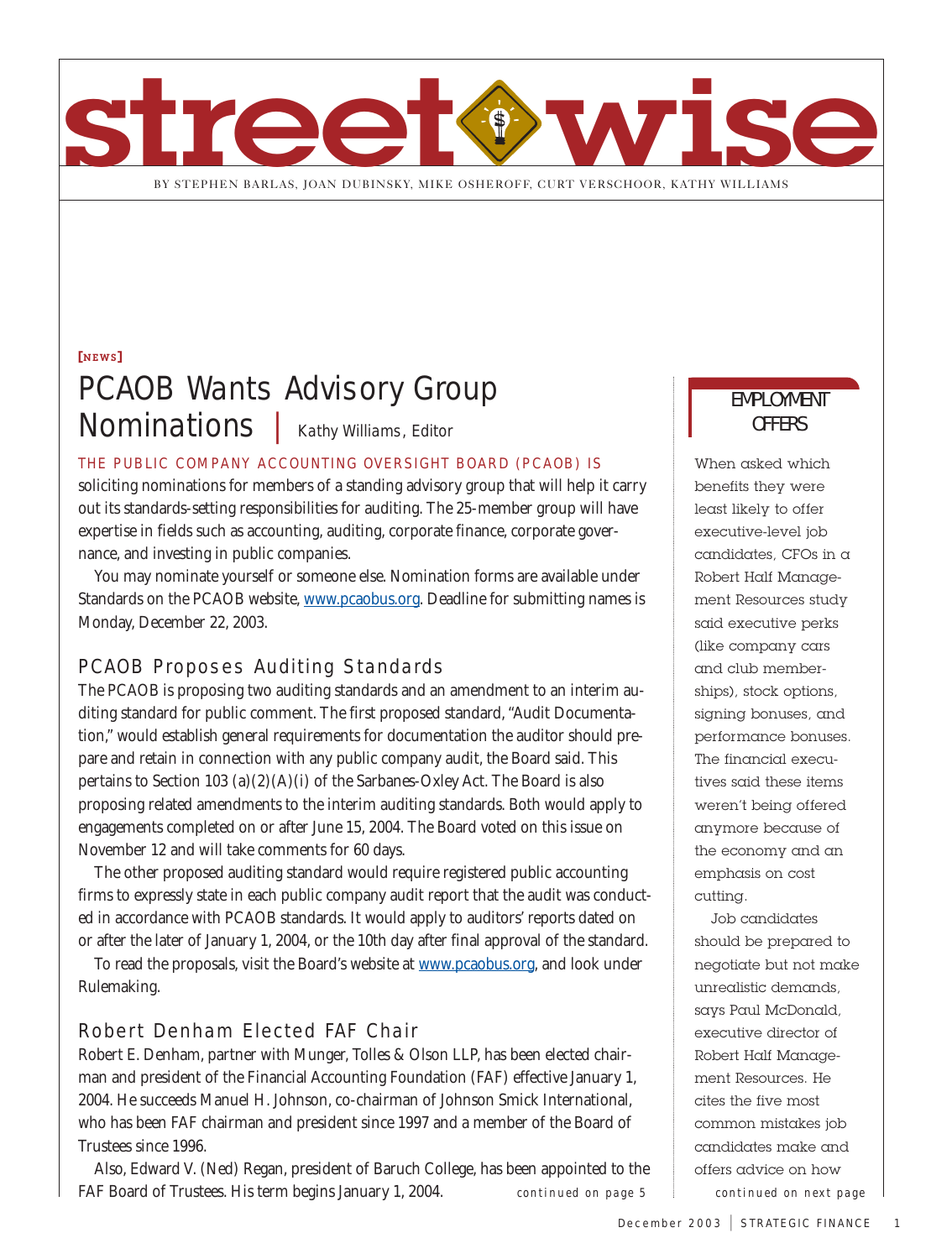# COMPANIES THAT PAY ATTENTION TO ETHICS RECEIVE THE DIRECT BENEFITS OF



to avoid them:

Not knowing what you want. Know your "must haves," such as a minimum base salary, and what you're willing to sacrifice, such as NBA season tickets.

Failing to do your homework. Thoroughly research the market before the interview, including salary and benefits for similar positions, so you'll know how your offer stacks up.

Playing hardball. Be flexible, and don't issue an ultimatum. Have confidence in yourself, but don't display arrogance, which isn't attractive to employers.

Being shortsighted. Before turning down an offer, evaluate the longterm rewards such as career advancement and growth potential.

Not calculating the total costs. Make sure you can afford to accept the position. If you'll have to relocate, make sure the salary covers the costs of living in the new place, and factor in moving-related expenses if they aren't part of

### [ETHICS ]

# 10 Steps to an Effective Ethics and Compliance Program | Curtis C. Verschoor, CMA, Editor

IN TODAY'S BUSINESS CLIMATE, ETHICS ARE *NOT* OPTIONAL. STUDIES SUCH as the 1999 Hudson Institute and Walker Information National Business Ethics Study (www.walkerinfo.com) show that companies that pay attention to ethics receive the direct benefits of customer loyalty and enhanced employee retention. Ethics focuses on what we *ought* to do and provides a framework for making decisions.

On the other hand, compliance is a legal discipline describing the rules for determining whether business conduct is acceptable. It concentrates on what we *ought not* do and is based on minimum standards, not those that will bring the benefits of moral consideration. Consequently, today's trends in business ethics emphasize a values-oriented approach rather than a more rules-focused approach.

I have developed 10 steps, with accompanying diagnostic questions, for an effective ethics and compliance program. Based on earlier work by my colleagues, Dawn-Marie Driscoll and Mike Hoffman of the Center for Business Ethics at Bentley College, these steps will help you review your own implementation efforts and determine what activities should be started, continued, or stopped.

### **Step 1: Conduct a Rigorous Self-Assessment**

- What are our company's values?
- What do employees believe are our real values?
- What elements of an ethics and compliance program are already in place?
- What must we create anew?

### **Step 2: Ensure Commitment from the Top of the Organization**

- What outcomes does senior management want to achieve?
- How do they describe what will be different once this program is in place?
- How does senior management demonstrate its dedication?
- Are our leaders ethically neutral or ethically committed?

### **Step 3: Publish and Distribute a Code of Ethics**

- Do we have written guidance that explains our rules and expectations for all employees and stakeholders?
- Do employees know what they can expect from their organization?
- Can employees find, read, and apply this guidance?
- Are the policies and procedures that employees need to do their jobs readily available?
- Are they written at the average employee's reading level?

### **Step 4: Communicate, Communicate, and Communicate Once Again**

- How are our messages communicated?
- Do employees hear and believe us? the offer. *continued on page 4*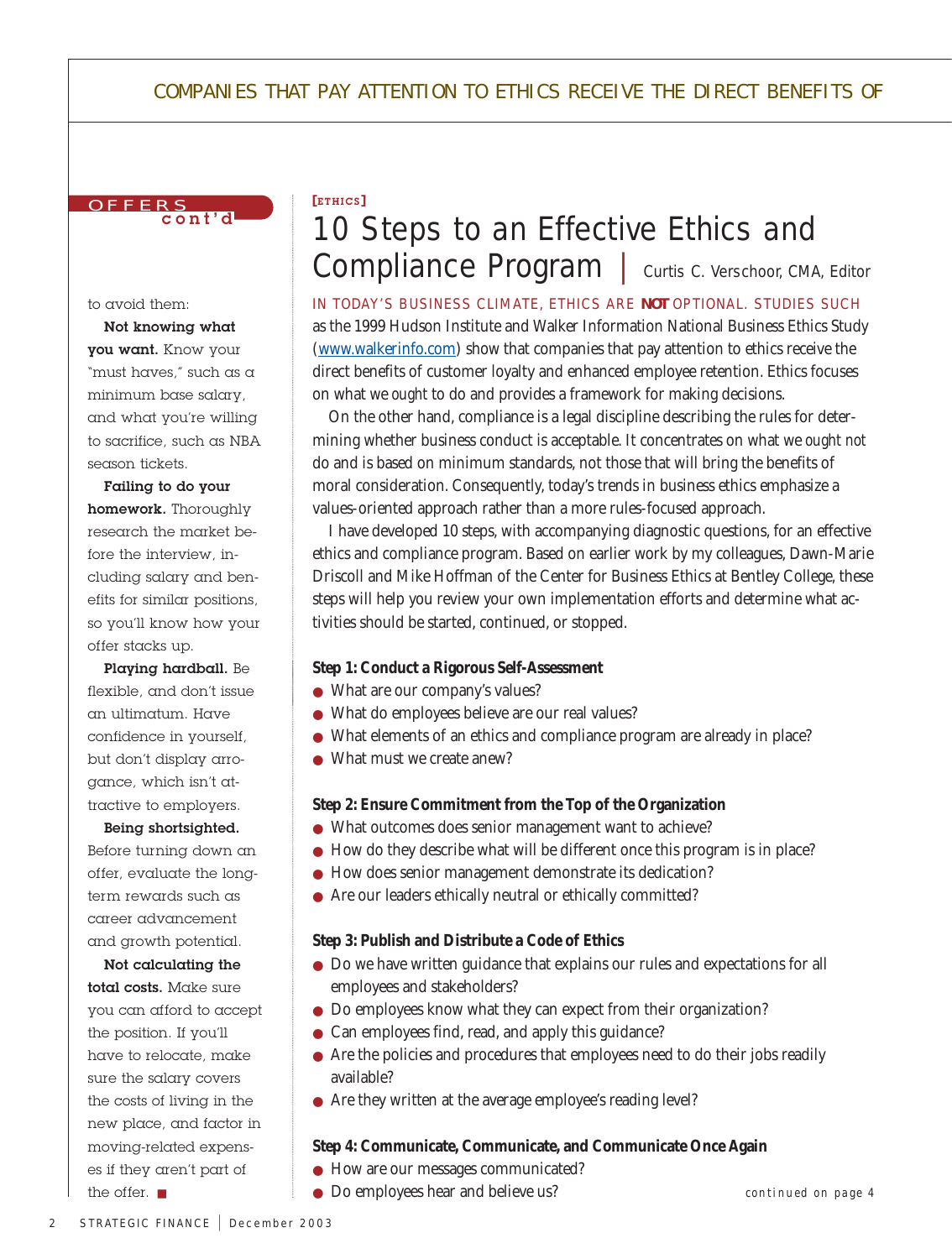# streetwise

### [GOVERNMENT]

# PCAOB Proposed Standard on Auditing

Internal Controls | Stephen Barlas, Editor

THE PUBLIC COMPANY ACCOUNTing Oversight Board (PCAOB) met some of the concerns corporate financial officials have voiced about the upcoming auditors' standard on the "attestation" of corporate internal controls, but it definitely didn't meet all of them. The proposed standard the PCAOB announced in early October says that auditors can rely on the work of corporate accountants some, but not all, of the time. Groups such as the Financial Executives International (FEI) have been arguing that an attestation standard should allow auditors to basically look at the internal controls assess-

ment management is obligated to perform (and comment on in the annual report) under Section 404 of the Sarbanes-Oxley Act instead of testing those internal controls themselves. In the key section of its proposed standard, the PCAOB states, "The proposed auditing standard also would allow the auditor to incorporate into the audit of internal control over financial reporting some of the work performed by others, such as internal auditors or third parties who have performed work under the direction of management." But the auditor has to assess the competence and objectivity of

the staff professionals before relying on their work. And the auditor must do certain tasks personally, like work related to company-wide anti-fraud programs and controls, as well as work related to other controls that have a pervasive effect on the company, such as general controls over the company's electronic data processing. The proposed auditing standard also would require that the auditor directly obtain the "principal evidence" about the effectiveness of internal control over financial reporting. As always in federal rulemakings, the devil will be in the def-

*continued on next page*

# Protecting Digital Assets BOOKS

✷ IN THEIR BOOK, *DEFENDING THE DIGITAL Frontier*, Mark S. Doll, Sajay Rai, and Jose Granado

define the digital frontier as the tradeoff between productivity gains from the use of computer technology and probability of failure of that system due to unauthorized use of the system. Just as physical assets must be protected, digital assets, consisting of operating data, customer information, and gateways to vendors, must be guarded. Instead of providing a technical treatise in computer technology, the authors present a guide to senior management to

recognize and plan for the risks of digital failure. The 1990s saw an explosion in the use of computer technology to increase productivity and increase sales. While the advantage of digital storage and retrieval of information was established well before then, one component of their use changed during



that period: the use of the Internet and the World Wide Web. Before that period, companies were connected to vendors and outlying offices by dedicated telephone lines, and communication was relatively secure. Use of the Internet, with its packet-switching technology for communication between offices and for customers completing purchases online, opened up the possibility of not only the interception of data by unauthorized

parties but of theft of information from mainframe computers by hackers posing as customers or legitimate users. The Internet also provided a convenient front-end for the *continued on page 6*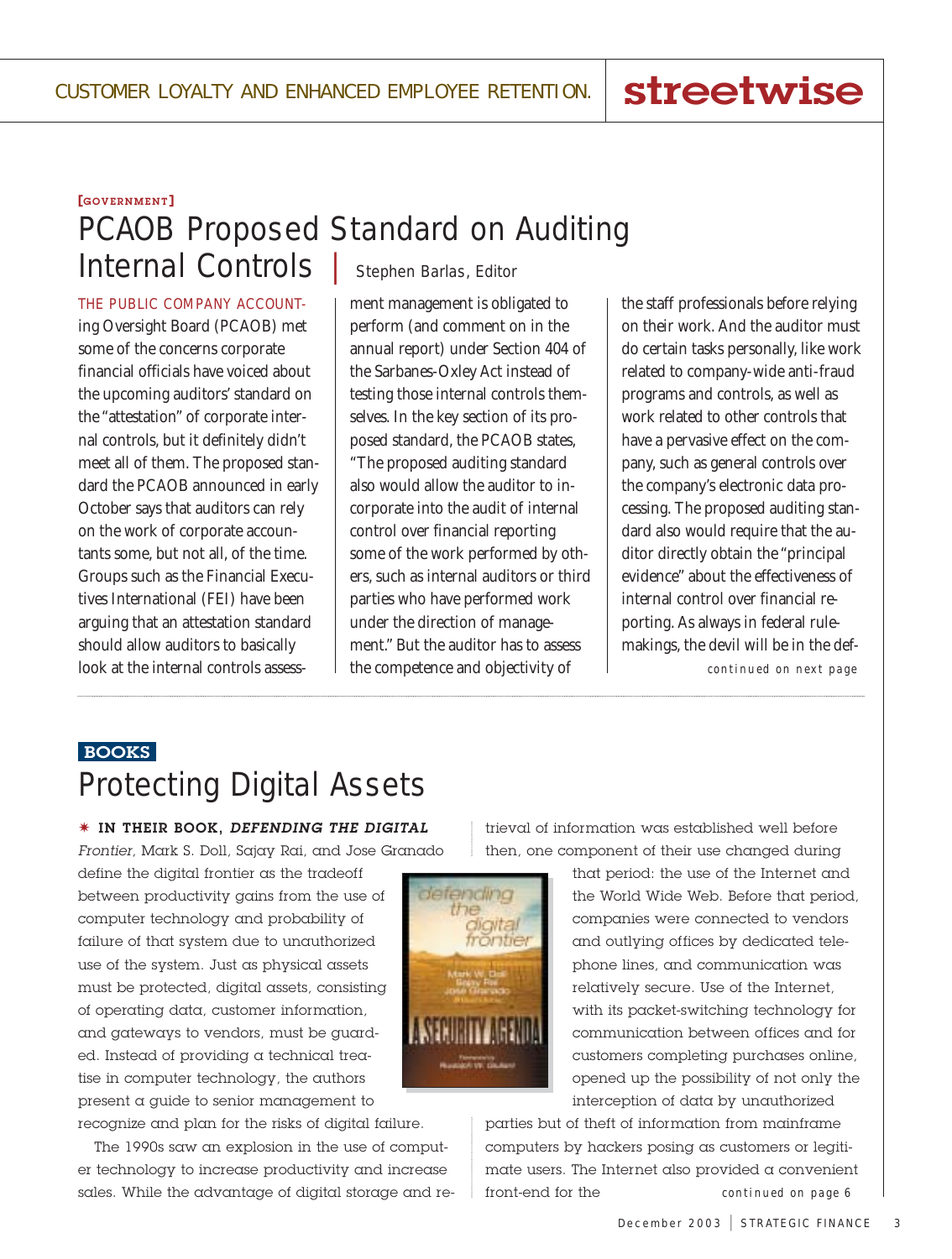### [ETHICS] *cont'd from p. 2*

- What are the key messages that must be repeated over and over?
- How well do we handle change?
- Are we using multiple channels to get our messages across?

### **Step 5: Training**

- How are our messages reinforced?
- Do employees get timely training that helps them use our rules and values?
- Are we building a capacity among all employees to exercise moral judgment?

### **Step 6: Provide Confidential Resources**

- Where can employees go with problems, concerns, and allegations of misconduct?
- How reliable and trusted are those resources?
- Must employees channel all concerns through a supervisor, or is there an alternative confidential resource such as a help line or hotline?
- Are confidences maintained?
- Can reports be made anonymously?
- What happens after a call is made?

## **Step 7: Ensure Consistent Implementation**

- Do our processes work smoothly and efficiently?
- Do we work effectively across business unit and organizational boundaries?
- Are roles and responsibilities clear and well documented?

# **Step 8: Respond and Enforce Consistently, Promptly, and Fairly**

● Are we consistent in applying our values, standards, and rules?

- Is appropriate conduct recognized and rewarded?
- How are our internal investigations conducted?
- Is discipline uniformly applied?
- How do we treat high performers who fail to conduct business according to our values?

### **Step 9: Monitor and Assess**

- How do we measure success?
- Do employees receive feedback on our own internal controls?

### **Step 10: Revise and Reform**

- Do we periodically update our values, rules, and program content?
- $\bullet\,$  Are we committed to continuous improvement?

As the overall hallmark of success, when every employee has the courage and ability to talk about ethical dilemmas, we are doing business ethics just right.—*Joan E. Dubinsky*

*Joan E. Dubinsky, Esq., directs the Rosentreter Group, a Washington, D.C.-based management consulting practice providing personalized assistance in designing, implementing, and evaluating corporate ethics, business conduct, and compliance programs. She is an Executive Fellow at the Center for Business Ethics at Bentley College, Waltham, Mass.*

*Curtis C. Verschoor is the Ledger & Quill Research Professor, School of Accountancy and MIS, DePaul University, Chicago, and Research Scholar in the Center for Business Ethics at Bentley College, Waltham, Mass. His e-mail address is cverscho@condor.depaul.edu.*

inition of such terms as "principal evidence" [GOV'T] *cont'd from p. 3*

Senate Moves First on Corporate Tax Cuts With a threat of European sanctions hanging over Capitol Hill, the Senate moved first to come up with a substitute for the Foreign Sales Corporation-Extraterritorial Income Act (FSC-ETI) regime. That is a tax credit used by U.S. multinationals that saves companies about \$5 billion a year. But the World Trade Organization has said the FSC-ETI is illegal, leading to EU threats that the U.S. replace the tax break by the end of 2003 or else. The Senate Finance Committee passed a bill in early October that replaces the FSC-ETI with a number of new tax breaks, chief among them a 3% tax-rate cut for all U.S. manufacturers and a controversial temporary "tax holiday" that would reduce the tax rate on foreign earnings from American companies. Many Democrats and Republicans in both the Senate and House are worried about the manufacturing economy, so a tax-rate cut has wide support. But the Senate bill and a counterpart introduced by Rep. Bill Thomas (R.-Calif.), chairman of the House Ways & Means Committee, contain numerous other provisions that reduce revenue to the U.S. treasury at a time when the federal deficit is growing like a weed. They include an extension of the net operating loss (NOL) "carryback," AMT relief, repatriation of foreign source income, subpart F reforms, and improved availability of foreign tax credits. Those are all things that groups such as the National Association of Manufacturers (NAM) want. But the Senate bill—called the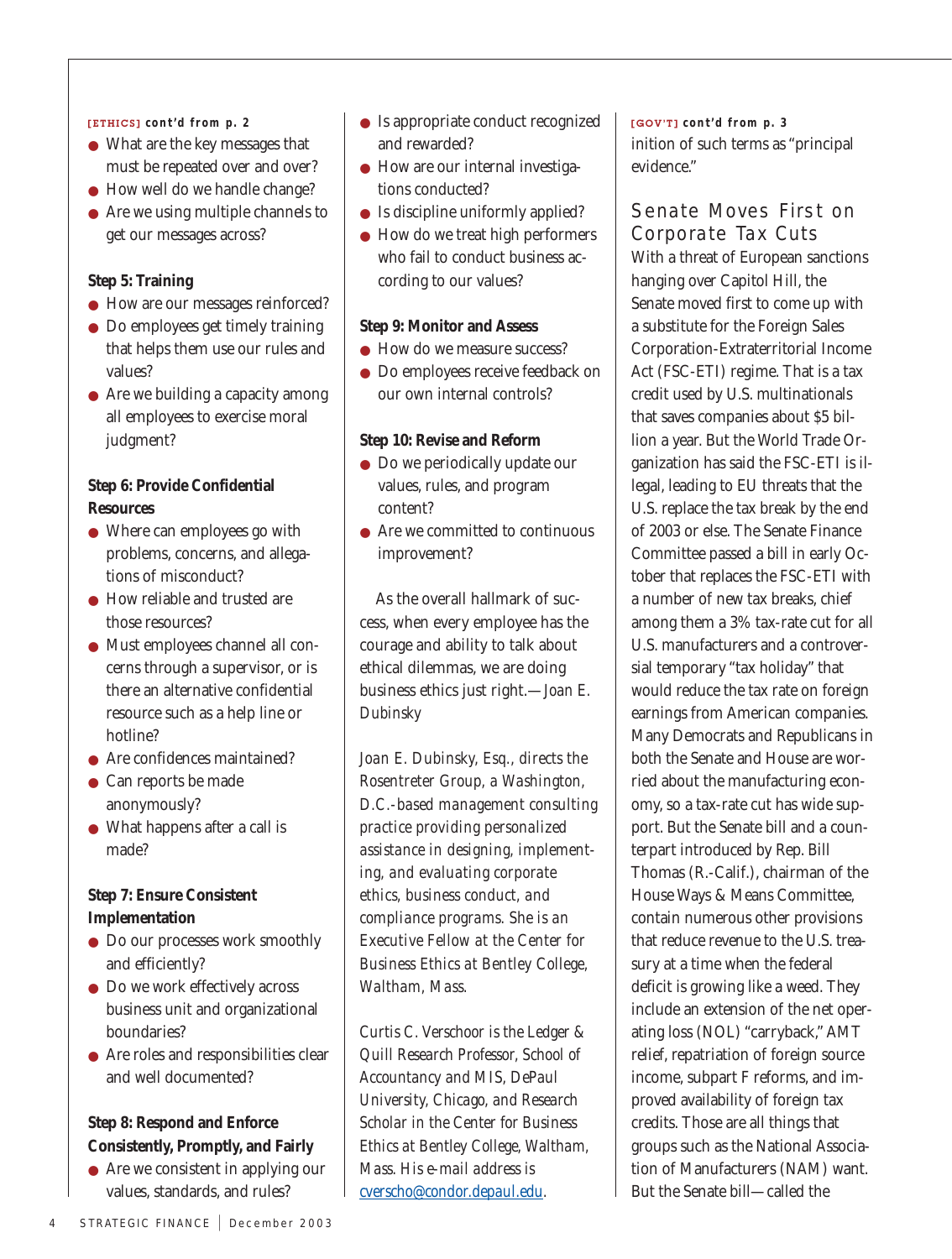Jumpstart Our Business Strength Act—also has some less-appetizing provisions, which led to the NAM withholding its support.

# House Moves to Thwart Pro-Business Rules on Pension Plans

The House passed an amendment to the Treasury Department appropriations bill for fiscal 2004 that prohibits the department from publishing final rules on cash balance pension plans, which have been avidly sought by U.S. corporations. Treasury issued proposed regulations last January that relieved companies of the obligation to subject cash balance plans to age discrimination rules. A federal court decision last July ruled IBM's application of an age bias to its cash balance plans was illegal and underlined the need, in Treasury's mind, to finalize its proposed rules. ■

### [NEWS] *cont'd from p. 1*

The FAF has oversight, funding, and appointment responsibilities for the Financial Accounting Standards Board (FASB), the Governmental Accounting Standards Board (GASB), and their advisory councils.

Robert Denham is an attorney and former investment banking leader. He joined Munger, Tolles & Olson in 1971, then later went to Salomon Inc. in New York City as its general counsel. He served as the firm's chairman and CEO from 1992 through 1997, then returned to his current firm in 1998. He also is a member of the board of directors and chair of the audit committees of U.S. Trust Company and Lucent Technologies, as well as a member of the board of Wesco Financial Corp.

and Fomento Economico Mexicano, S.A. de CV (FEMSA).

Ned Regan has been president of Baruch since June 2000. Before that, he was New York State comptroller from 1979 to 1993 and later served as a member of several corporate and nonprofit boards. He is returning to the FAF Board where he formerly served as a trustee from 1997 to 2000.

# New Sarbanes-Oxley Guide

Protiviti has just published a new *Guide to the Sarbanes-Oxley Act: Internal Control Reporting Requirements* that updates its previous guide and frequently asked questions regarding Section 404 of the Act to reflect the Securities & Exchange Commission's final rules. The guide contains 40 pages of new material, including 47 additional questions.

Some of the topics covered are how Section 404 relates to Sections 302 and 906, applying the Committee of Sponsoring Organizations of

the Treadway Commission (COSO) *Internal Controls—Integrated Framework*, getting started with Section 404 compliance, identifying and assessing controls, testing controls, and reviewing the roles of management, internal audit, the independent public accountant, and the audit committee.

To download a free copy of the report, visit www.protiviti.com.

# Clear Out Your Inventory

Every year at this time, the National Association for the Exchange of Industrial Resources (NAEIR) reminds companies that if they want to get rid of excess inventory, they can make a donation and receive a tax deduction. NAEIR is a nonprofit gifts-in-kind organization that accepts donations of new, overstocked, or discontinued products and redistributes them to schools and nonprofits nationwide.

Visit their website at www.naeir. org for complete information. ■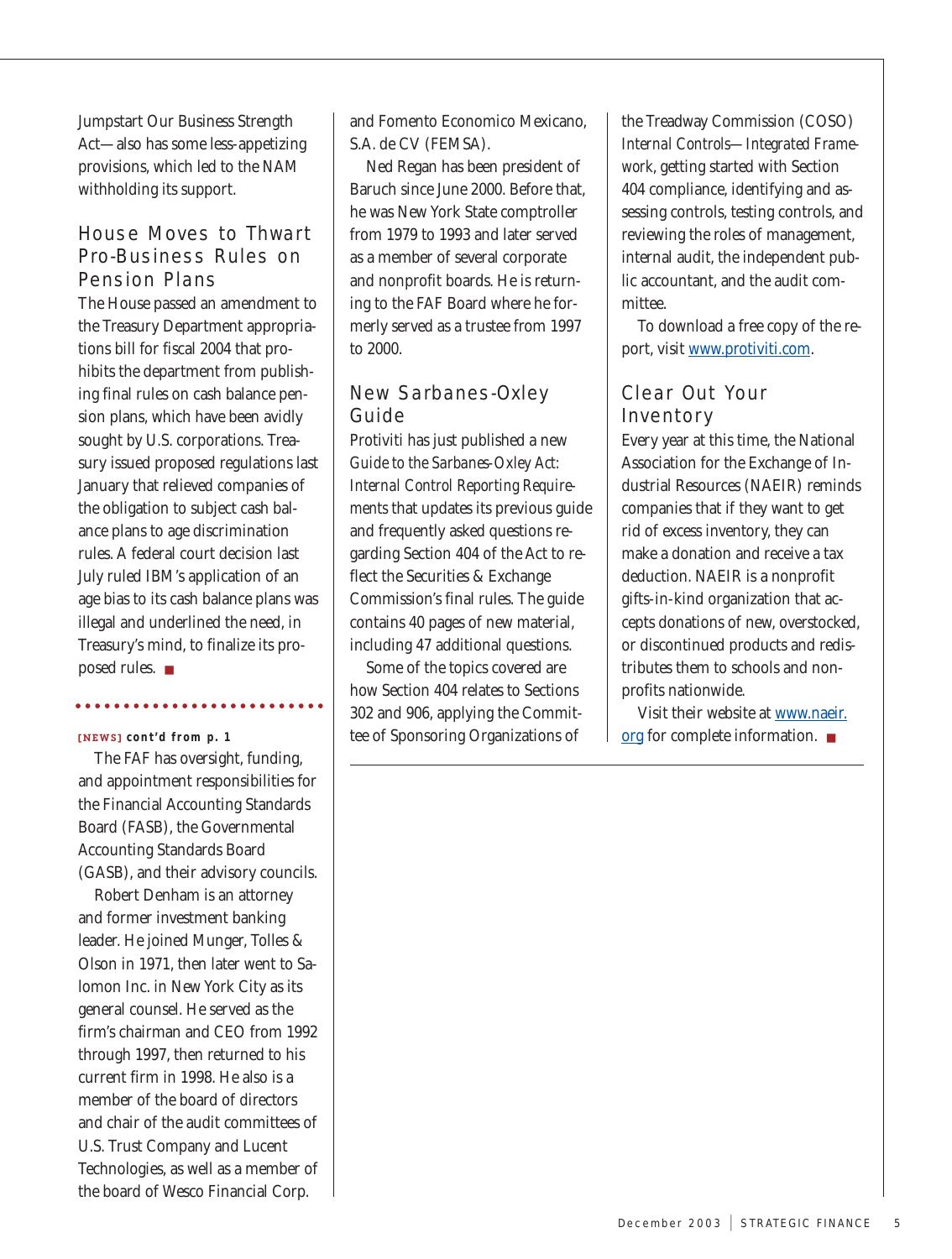#### [BOOKS] *cont'd from p. 3*

introduction of computer viruses, which can lead to denial of service to outright destruction of information. Failure of the computer system moved from simple mechanical failure to theft of data and sabotage of the entire system.

Doll, Rai, and Granado identify nine components of a first-class digital security system. The system must be aligned with company objectives. The extent of application of computer technology and commensurate productivity gains are often inversely related to increased risk of failure of that computer system. Senior management must compare these probable costs of system protection and failure—a cost that can't be measured in dollars and cents—to the increased advantage in productivity and market share which the firm gains— $\alpha$  cost that can be measured.

Defense of the digital frontier must be enterprise-wide, extending from the most remote workstation to computers of customers and suppliers, whose networks are often linked to those of their customers. The key phrase is "authority of use." Any workstation that is authorized to connect to a firm's network should be included in its plans of defense.

An organization's digital security system should be updated continuously since hazards, mainly presented by the Internet, change every day. Too, the actual curve of a firm's digital frontier may shift as corporate objectives change or manufacturing technology is updated. Just as installation of security patches is a never-ending

process due to newly discovered software flaws and new viruses, the executive entrusted with maintaining the digital security system must be ever vigilant to changing digital security risks.

The security system must be proactive. This means paying attention to what makes the firm's computer system a potential target for unauthorized entry, determining what a potential intruder or disgruntled employee might want to damage or destroy, and taking measures to protect against loss before an attack occurs. In this case, an ounce of prevention is worth more than several pounds of cure.

A security system must be validated, which means actually tested and compared to thirdparty standards, such as ISO 17799, CISSP, Common Criteria, or other recognized models. Testing a security system for the first time when an incident occurs is a poor alternative to independent validation.

A digital security system must be formal. Policies, standards, and guidelines must be documented and communicated to every member of the organization. Relying on the memory of the head IT manager in the face of business disruption caused by a security incident is a sure recipe for disaster, especially if that person is on vacation when the event happens. And if the security system isn't formalized, there's little chance that the system can be validated against third-party standards.

These components of a worldclass digital security program are based on three organizational

pieces of any firm: people, processes, and technology. "People" refers to training and how well employees understand their roles in incident recovery. "Processes" refers to the routine tasks of monitoring, validating, and authorizing as well as the specific steps to be followed when a system is hacked or infiltrated. "Technology," of course, is software such as firewalls and intrusion detection programs, but it also includes planning for and configuration of operating systems and alternative input devices such as Wi-Fi and various types of routers. Without the dedication of employees, repeated and understood processes of digital security, and up-to-date technology to electronically protect information, the best world-class security system based on the foundations above will fail.

The authors stress that installation of an effective digital security system must begin with the CEO because only he or she can evaluate the risks the firm takes as increased productivity—made possible with the use of computer technology—bumps up against the probability of unauthorized use of that technology. The CEO's approach and that of other top executives should be similar to their evaluation of any other opportunity the firm faces. Digital security may be in the domain of the IT department per se, but loss of customer lists, operating data, and other digital assets should be considered in a multidiscipline approach in consultation with human resources, legal affairs, business operations, internal audit, finance,